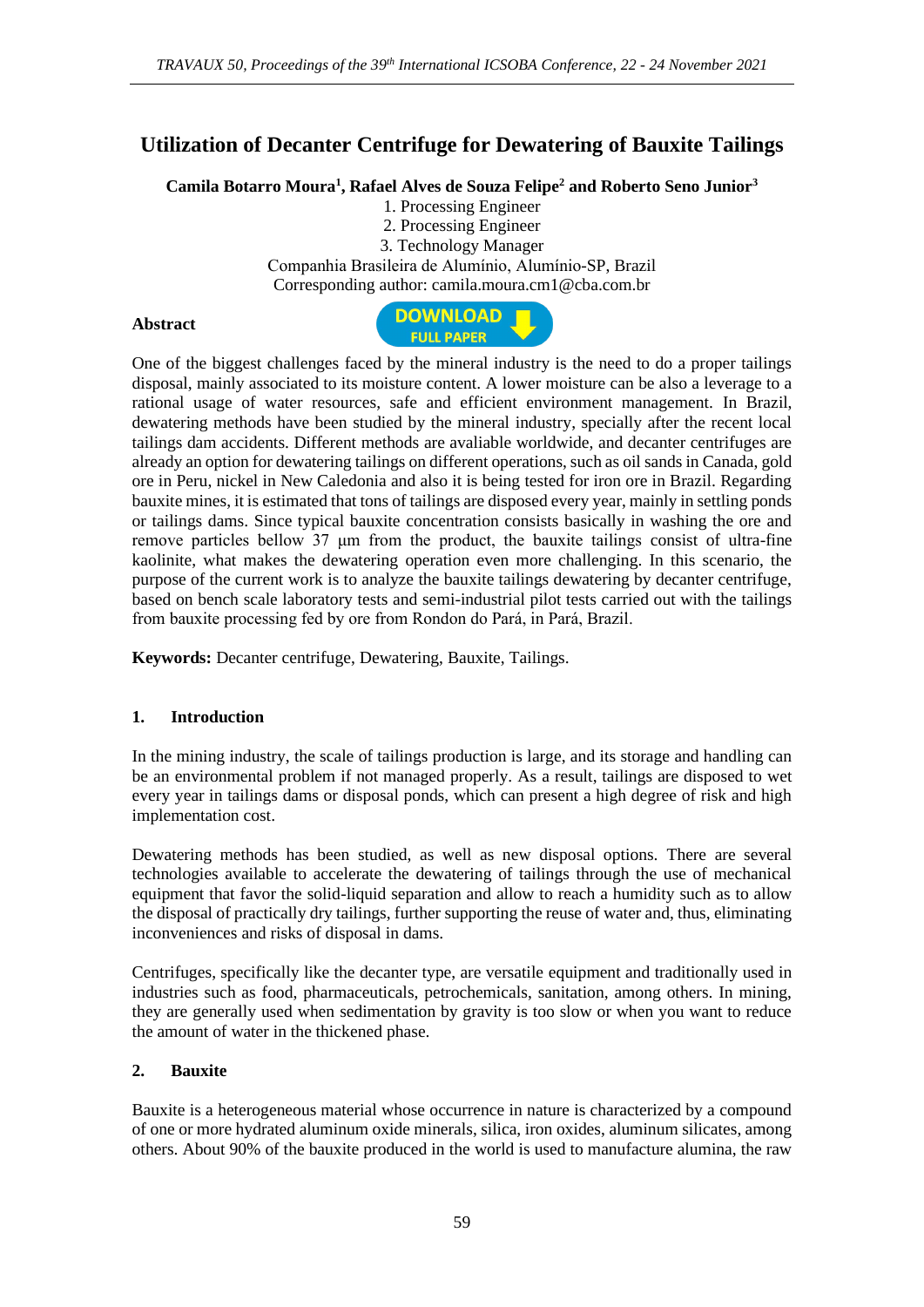material for aluminum metal. It is estimated that more than 90% of the refined alumina produced is destined to the production of aluminum metal. Other uses for bauxite include making abrasives, refractories, cement and bearing agents. [1]

According to data from the U.S. Geological Survey, 2020, the world bauxite reserves are 30 billion tons while the resources are estimated at between 55 and 75 billion tons. Its distribution is 32% in Africa, 23% in Oceania, 21% in South America and the Caribbean, 18% in Asia and 6% in others. In 2019, world bauxite production was estimated at 370 million tons. Brazil has a reserve of 2.6 billion tons and its production in 2019 was 29.0 million tons.

## **2.1 Bauxite Beneficiation**

Typically, bauxite beneficiation has the following steps [2]:

- Comminution for handling and exposure of clay minerals;
- Disaggregation of clay minerals with water;
- Separation of clay minerals from the fraction of interest;
- Dewatering the fraction of interest;
- Dewatering of clay minerals and
- Disposition of clay minerals.

It is estimated that 25% of world bauxite production is made up of washed bauxite, with outstanding operations being: MRN (Rio do Norte Mining), Weipa (Rio Tinto), Paragominas (Hydro), Juruti (Alcoa) and Miraí (CBA). [2]

## **2.2 Bauxite Tailings**

The fraction of bauxite that is not used in processing is rich in kaolinite and typically takes the form of a pulp diluted in water with a low concentration of solids. The disposal of this tailings in dams has always been a common practice in the mineral industry. However, the current scenario encourages mining ventures to seek alternatives to the use of dams. In this context, the investigation of dewatering alternatives and subsequent disposal of the bauxite tailings are in the center of most of discussions on bauxite processing.

Some of the practices for dewatering bauxite tailings are [2]:

- Natural dewatering: tailings are thrown into dikes and are allowed to settle naturally, while the clarified water returns to the process;
- Thickening dewatering: tailings are flocculated and thickened before being released, immediately recovering part of the water. The thickened pulp is allowed to settle in dikes and the clarified water returns to the process;
- Mechanical dewatering with thickener and centrifuges: in this option, before being fed to the centrifuges, the tailings are thickened, increasing the underflow concentration of solids, and the clarified overflow from the thickener returns to the process;